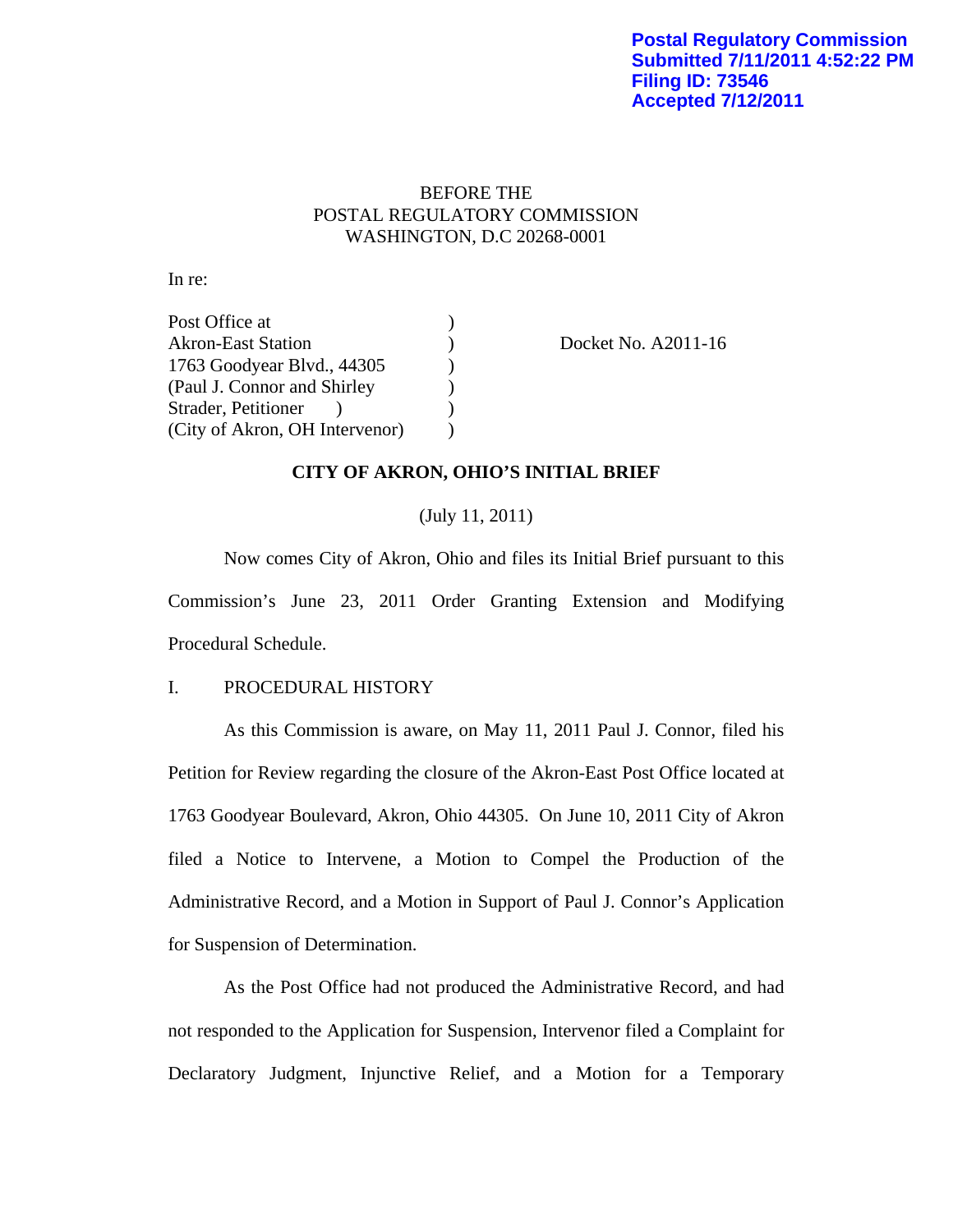Restraining Order and Preliminary Injunction in the Summit County Court of Common Pleas on June 14, 2011. The action was brought, *inter alia* to enforce, and enjoin and restrain the Postal Service from violating any order issued by the Postal Regulatory Commission. *See 39 U.S.C. § 3664*. Since the United States Postal Service had not complied with this Commission's Orders, the Court had jurisdiction to enforce compliance. The United States Postal Service promptly removed the action to Federal Court.

As the relief requested from the District Court had already been *Ordered* by this Commission, the United States Postal Service was faced with a Morton's Fork. The USPS could continue with its argument that this Commission lacks any authority and/or jurisdiction to consider the Petition for Review and submit to the jurisdiction of the Court. Alternatively, the USPS could acknowledge for the first time in the history of station and branch appeals that this Commission possesses the authority and/or jurisdiction to consider those appeals.

The United States Postal Service tacitly acknowledged that this Commission possessed the authority and/or jurisdiction to hear the Petition for Review. Accordingly, the USPS produced the Administrative Record and filed a Response to the Application for Suspension. Since the USPS complied with this Commission's Order, the District Court dismissed the Complaint and Motion.

2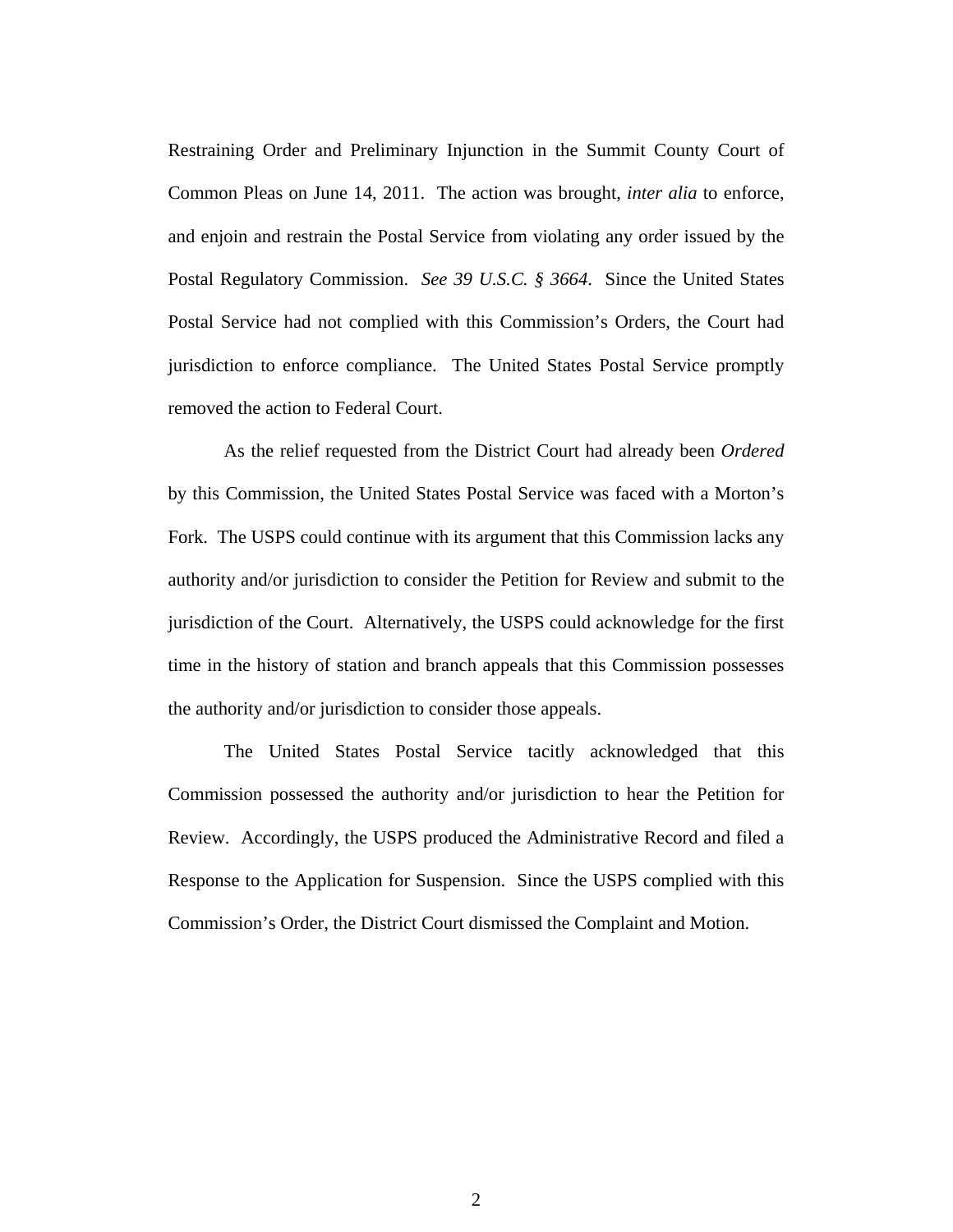#### II. LAW & ARGUMENT

#### A. Jurisdiction

This Commission has jurisdiction over this matter pursuant to 39 U.S.C. § 404(d)(5). Pursuant to this jurisdiction, this Commission may affirm the determination of the Postal Service or order that the entire matter be returned for further consideration. *39. U.S.C. § 404(d)(5).* Additionally, this Commission may set aside any determination, findings and conclusions found to be (A) arbitrary, capricious, an abuse of discretion, or otherwise not in accordance with the law; (B) Without observance of procedure required by law; or (C) Unsupported by substantial evidence on the record.

Intervenor submits that the Final Determination is substantively flawed, arbitrary, capricious, an abuse of discretion and otherwise not in accordance with the law. Intervenor also submits that the closure was without observance of procedure required by law and was unsupported by the substantial evidence on the record.

B. The Final Determination is Substantively Flawed.

The decision to close or consolidate a post office must be based on certain criteria. These include:

- Effect on the community served;
- Effect on the employees of the post office;
- Compliance with government policy established by law that the Postal Service must provide a maximum degree of effective and regular postal services to rural areas, communities, and small towns where post offices are not self-sustaining;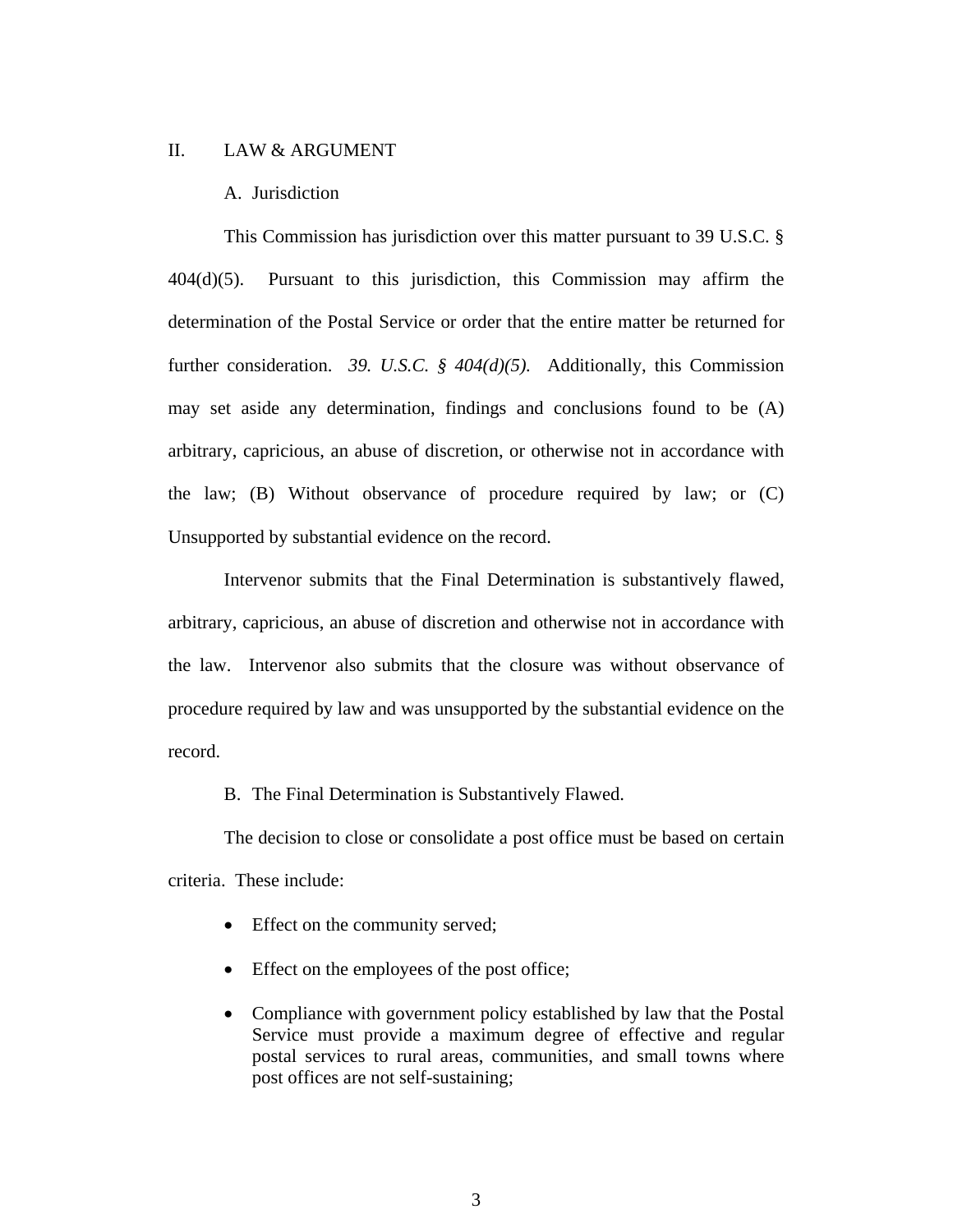- Economic savings to the Postal Service; and,
- Any other factors the Postal Service determines necessary.

### *39 U.S.C. § (d)(2).*

1

The Final Determination discusses each of the aforementioned factors that must be considered when closing a Post Office. As it relates to the first factor – Effect on the Community Served – the USPS analyzed that closure would affect 10,179 customers. *Administrative Record, Item 14, Page 1 of 5.* The USPS further took into consideration that closure would affect the area's considerable senior population and lower income residents. *Demographic and Income Profile, Item 17, Pages 2 & 3 of 3.*

Although the USPS had access to this information, The Final Determination does not demonstrate that seniors, low income households or the disabled was given meaningful consideration. For instance, the USPS generically stated that reduction of services to seniors and the disabled were concerns expressed in the one hundred and twelve  $(112)$  $(112)$  $(112)$  questionnaires submissions.<sup>1</sup> Rather than address how closure would not affect this population, the USPS cursorily stated that seniors and the disabled may apply for hardship services. At no point does the USPS indicate what the application process entails, the factors for qualification in the program or *more importantly* the cost to the USPS to maintain effective and regular services to those affected.

<span id="page-3-0"></span> $<sup>1</sup>$  The Questionnaires are a part of the Administrative Record and comprise several hundred pages.</sup> Since these documents are already part of this record, these pages will not be reproduced but are incorporated herein by reference.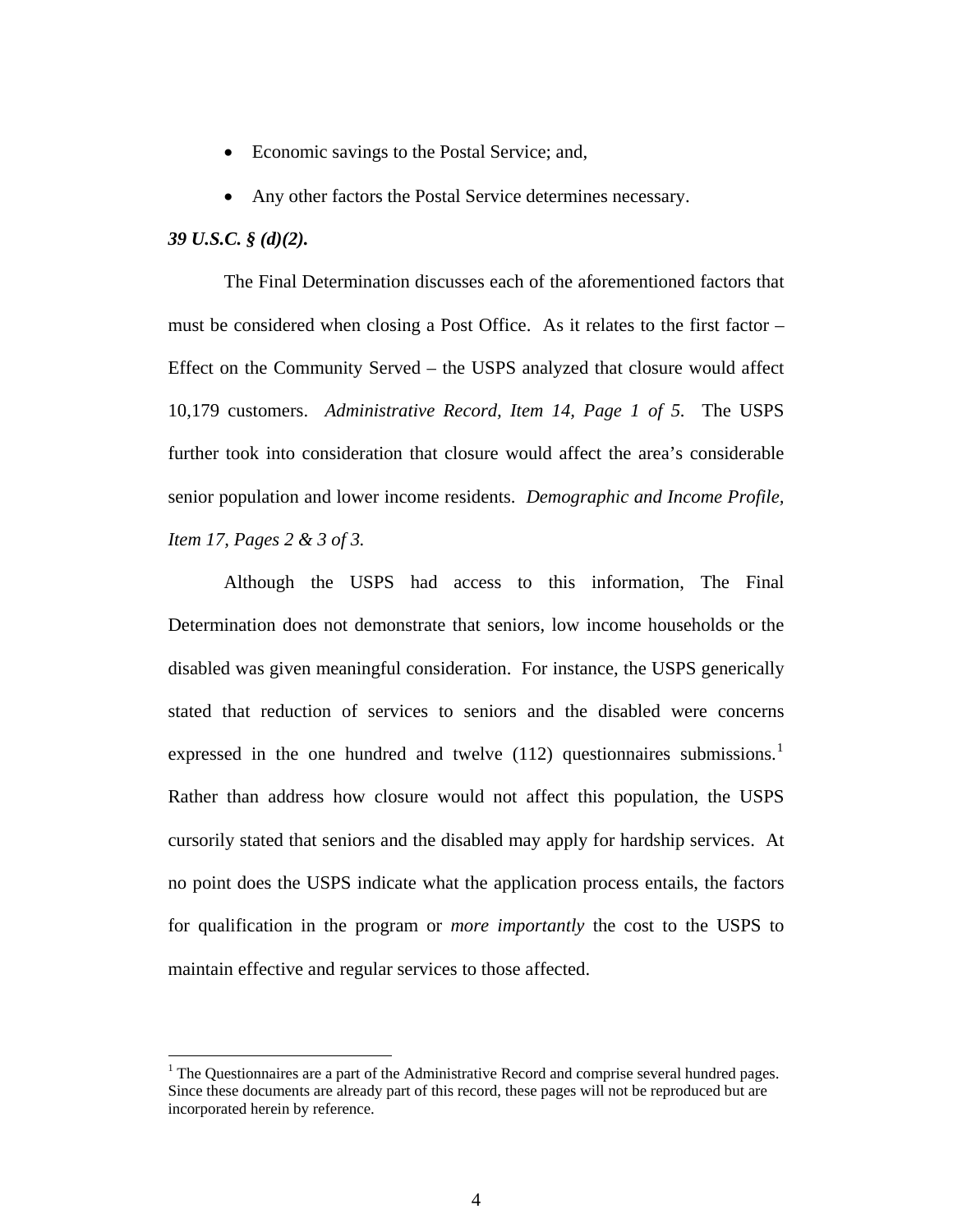Further, customers were concerned about the overall increase in wait times at the South Arlington Road Post Office. The Postal Service does not provide any information about this concern, and in fact did no research. *See Item 16, Page 1 of 1* which states in handwriting "East Akron Station – Not Shopped." How the USPS intends to provide effective services to all customers at the South Arlington Road Post Office is unknown in light of the fact that its customer base has effectively doubled upon the closing of the Akron East Post Office.

The USPS conversely overstates the economic savings that will be realized by the USPS. As this Commission is aware, the methodology employed by the USPS has already been criticized by this Commission. Rather than address those flaws, the USPS has continued to overstate the potential savings, and overestimate continued revenue following closure. The economic analysis provided in The Final Determination tracks this flawed methodology.

First, contained in the Administrative Record is Item 38 which is an unknown document authored potentially by a representative of the USPS. This assumption is based on the corresponding grid of protected and redacted financial information one would assume only USPS employees would have access to. Item 18 expressly warns that closing the Akron-East Post Office and relocating services to the South Arlington Road Post Office will result in an additional \$110,446.23 annual expense to the USPS. The Final Determination does not account for this increased expense.

Second, The Final Determination does not account for the financial loss of 97,521 retail transactions the Akron-East Post Office generated in 2009, and that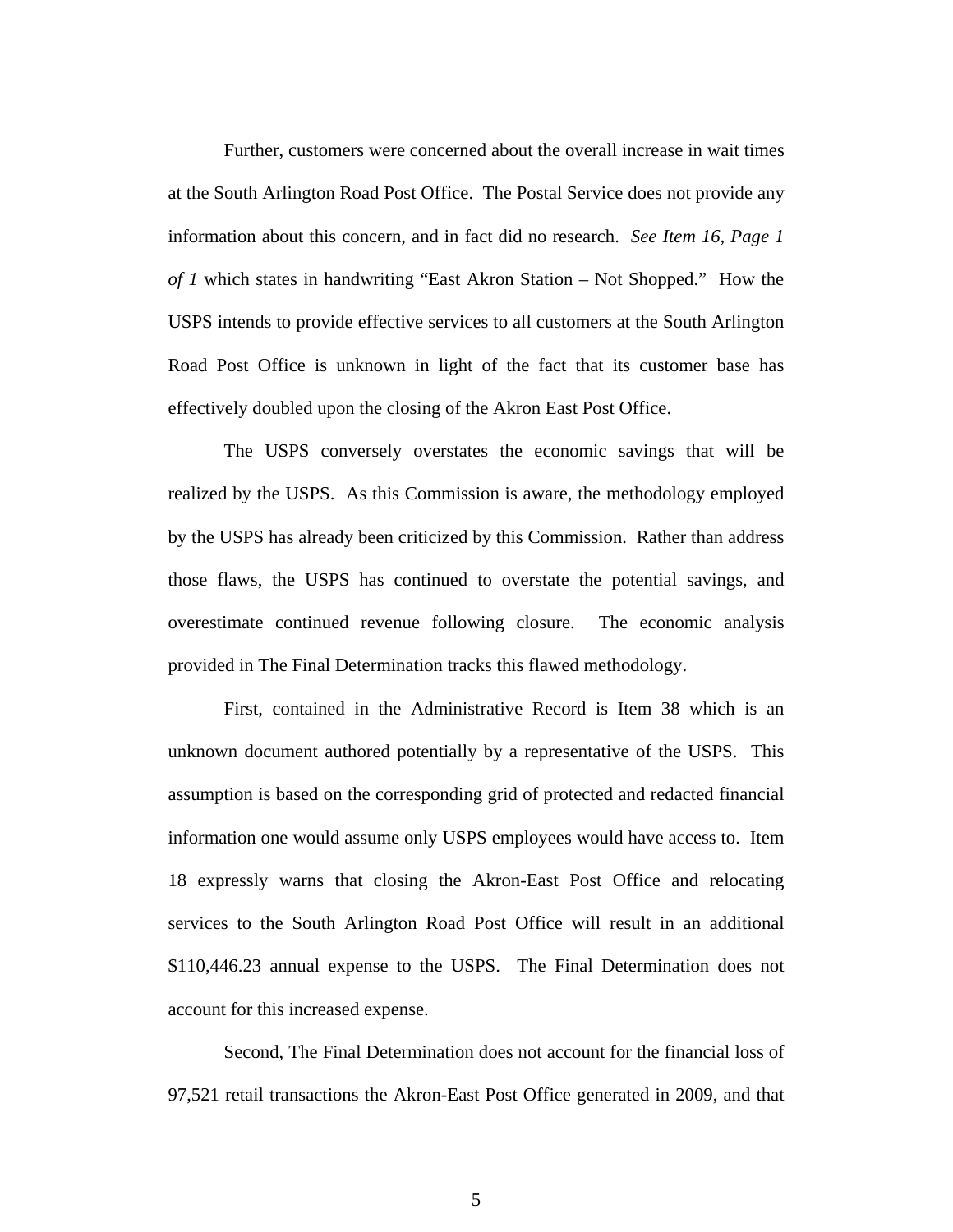would continue into 2010, 2011, and beyond. *Retail Customer Data, Item 14, Page 2 of 5.* The revenue generated by these transactions is unknown since this information was redacted. However, the SBOCI financial data indicates that the 2008 walk in revenue was \$422,282.00 at the Akron-East Post Office. Again, the Final Determination does not address this lost revenue. Taken together, this accounts for approximately \$530,000.00 that is unaddressed in The Final Determination.

The Final Determination did not take into consideration the requisite criteria set forth under 39 U.S.C. § 404(d). Accordingly, the USPS' decision to close the Akron-East Post Office was arbitrary, capricious, and an abuse of discretion.

C. The Closure of the Akron-East Post Office was Without Observance of Procedure Required by Law.

The Postal Service did not observe proper procedure as required by law. Specifically, the Postal Service did not:

- Inform customers of their right to appeal the determination;
- Include required findings when notifying customers of the closing;
- Post the Final Determination at the Akron–East post office;
- Make the Administrative Record available for inspection;
- Consider the effects of closure on the community; or,
- Consider the impact of the recent Goodyear reconstruction project.

Further, the Postal Service's determination is unsupported by the substantial evidence on the record. The affected area is home to approximately